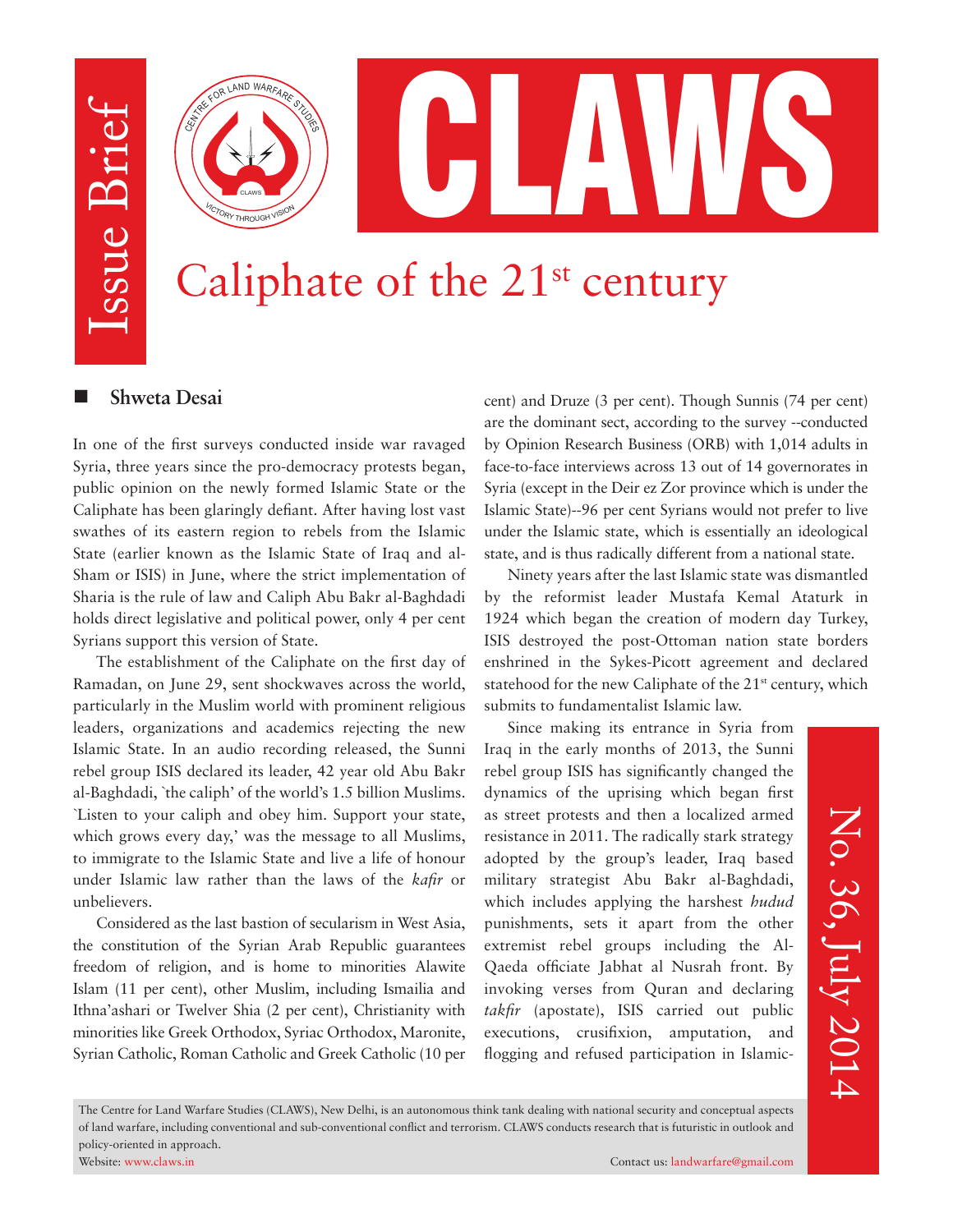2 **6** CLAWS

## Caliphate of the ...

court mediation efforts as means of justice. It was this brutal approach of the group along with the infighting with al Nusrah which led al-Qaeda leader Ayman al-Zawahiri to disown the ISIS on February 2, 2014.

Nevertheless, with a large number of foreign fighters influenced by its Jihadi ideology joining ranks, ISIS made considerable gains in Syria and by February 2014 had control of Raqqa and Deir ez Zor governorates and key transport routes which allowed it to maintain a direct supply link with its established presence in western and northern Iraq, especially in Anbar province. Through this supply link, IS rebels were able to transfer experienced foreign fighters and captured Syrian army equipment to Iraq, including vehicles and anti-tank guided munitions. The seize of Deir ez Zor provided unchallenged border access to Iraq which became easy after ISIS took over two critical border crossings, Qaim and Waleed on Iraq side. By June it made stunning advances, taking over an 800km stretch of border with Iraq. On June 28, ISIS insurgents swept through eastern Syria and northern Iraq has rattled.

Now stretching from al-Bab in eastern Aleppo province in Syria to Suleiman Bek in Iraq's Salahuddin province, an estimated 20,000 non-contiguous square miles, is an independent territory called the `Islamic State'.

### **Financial prospects of the IS**

The ISIS is touted as one of the wealthiest and financially self-sustainable terrorist organization in the world. The reported heist of 500 billion Iraqi dinars or \$ 425 million has raised its assets from the earlier \$ 900 million in June to the current \$ 2 billion. The fall of Mosul, which saw the Iraqi army abandoning its uniforms, posts and weapons in the hands of IS, has provided it with huge cache of sophisticated military equipments, which were paraded publicly on the streets. This includes unknown quantities of M114 Humvees, other armoured personnel carriers and Stinger missiles, explosives and small arms and an unspecified number of M198 155m howitzer artillery pieces with a conventional range of 22km, which were originally provided by the US to Iraq. The financial and military assets have been crucial for the IS to reinforce its strength and capability to hold control in the newly acquired territories. It also indicates that the group does not have to depend on its financial security to buy arms or support its fighters from external donors.

From the points of entry in the towns under control of IS, checkpoints have been established on the border across Syria and Iraq and along key trade routes. As of 2013, there were 30 checkpoints at which taxes to enter the ISIS controlled areas are collected from the traders and travellers, making it a lucrative source of income. Money from extortion, kidnappings of foreign nationals, diplomats has also been widely used as a strategy for gaining more finance.

Syria's oil and gas reserves, which was an essential source of income for its economy, has also been tacitly compromised, under IS's control. The eastern corridor stretching from the border town of Boukamal to Deir ez Zour to the northwest is dotted with some of the most important oil production areas: al-Jafra oil field, the Conoco plant, and the al-Omar oilfield. Deir ez Zour supplies about 10 percent of Syria's natural gas needs. Before the conflict began in 2011, the Syrian government would extract 385,000 barrels per day. Now, the control of this region and the energy reserves has bolstered the fortunes of IS. In the vicinity of Raqqa, as much as 30,000 barrels daily is being extracted by the IS men, according to one intelligence official. The al-Omar field, which constitutes of a gas plant and a satiation for generating electricity, has a production capacity of 75,000 oil barrels a day. Conoco gas fields, the largest and the only US investment in Syria, is now under control of the IS militants and so is Baiji, the site of Iraq's largest oil refinery and power plant. Multiple credible reports have revealed that ISIS militant are selling crude oil and electricity generated from captured oil fields and power plants to the Syrian government. By operating these crucial economic resources and establishing a chain of supplies with the government, IS rebels have secured long term revenue generating mechanisms, without being dependent on funding from external sources.

## **Life and local governance**

By breaking the boundaries established in the Sykes-Picott agreement, the ISIS aspires to restore the Muslim land where one is not recognized by nationalities but by his religious identity as a Muslim. All across the captured territories which mark the entry points of the Islamic State, the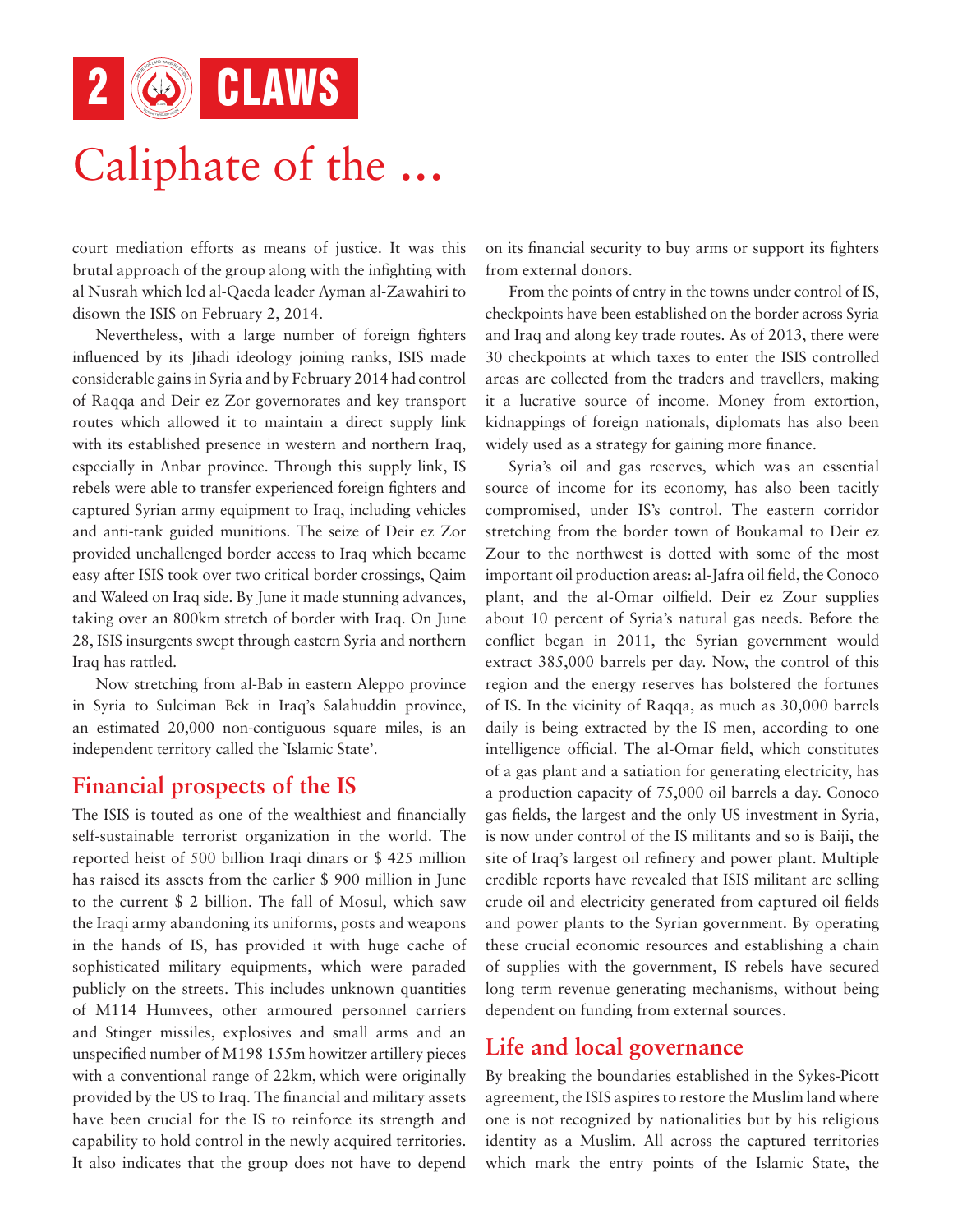

group has put up large black flags and painted prominent government institutional buildings, courts, police stations with black, pronouncing its control. Legal courts are now preceded by local clerics and verdict is delivered on laws based upon the Islamic religion. The militant group is also indulging in self aggrandizement by taking over goods and property left behind by residents fleeing Raqaa and Mosul, for its foreign fighters to settle and bring their families in.

Raqqa is the first and only major Syrian city under ISIS control and is led by Emir Abu Luqman. According to the cabinet of IS (revealed by Iraqi intelligence), the leaders are non-Syrians and Sheikhs from Iraqi, Tunisia and other Arab states, while Egyptians, Europeans, Chechens and Syrians occupy lower ranks. Life under the Islamic State, as issued in the 16-point charter of governance of the IS highlights the puritanical brand of Islamic governance wherein women have to cover themselves with a full-face *niqab* in public, music, arts and entertainment is banned, consumption and use of western products including chocolates, beauty cosmetics, smoking of cigarettes and *shisha* is forbidden and all citizens must pray five times a day. A patrol of IS men regularly travels around the city on foot or in cars to check on their commitment to the rules. An all female unit called the al-Khansaa' brigade is formed to ensure women follow strict Shari'a codes for dressing and prevent mixing between the two sexes. On violation or loose use of Islamic laws, one can be lashed, issued verbal threats or even tutorials. For example, IS has forced everyone to pray, shops are kept closed at praying time and those who do not perform the prayers are issued warnings.

For those who ISIS men believe to be a *kafir* - government officials, police and army men, regime supporters, or not enough Muslims - are declared as deceivers and apostates, leading to executions. Shia mosques, ancient churches and other religious worship sites have been systemically demolished. Non-Muslims who do not adhere to the ideology of the Islamic State have no voice. Though they are allowed to live under the IS protection as heavily taxed second class citizens. In Raqqa, IS has imposed z*akat*  an alms giving tax on the Christian population in order to secure "protected status" and continue practicing their religion in private. Although they are banned from working or participating in social life, a tax \$250 per individual who works and \$500 per couple guarantees them no death.

In a bid to win support of the local population, the Islamic State is indulging in social service, philanthropy and aiming for a high model of governance. In Raqqa, the ISIS has established offices for health, education, security, Islamic relief, post office and *zakat* office, tribal relations and even an `embassy' for the province of Aleppo north of the country. It has opened flour mills in the al-Salhabiyah, Salouk and Tel Abyad neighborhoods and a new *suq* for locals to exchange goods. A Consumer Protection Authority ensures the quality of goods sold in supermarkets and shops. It has also taken charge of civic amenities like road repairs, electricity supply and monitoring electricity-use levels to ensure blackouts not more than six hours a day. In Mosul it brought chartered accountants to manage the finances of the banks.

Most importantly, the Islamic State territory includes the upper reaches of the Tigris and Euphrates, which are the lifeline for both Iraqis and Syrians for water, food and agriculture. The Samarra barrage located at west of Baghdad on the Tigris and areas around the giant Mosul Dam all fall under IS's control. It has continued operating the Tishrin dam on the Euphrates River renamed as al-Farouq. Securing water infrastructure has given ISIS rebels an added edge as it can use water as a weapon of war to either deprive population and create food/water crisis or release dam water to cause flooding.

#### **Support**

Since its entry in the battlefield in Syria, ISIS distinguished itself from the hundred other rebel groups and Jihadi elements by remaining unconcerned with the broader aim of revolution - to oust President Bashar al Assad's regime. Instead it remained focused towards establishing a single, transnational Islamic state based on Shari'a. While establishing a Caliphate has been a declared end goal of various Jihadi groups, none had achieved the objective. By declaring the beginning of this caliphate in its territorial gains in Syria and Iraq, ISIS has presented itself as an ideologically superior alternative to al-Qaeda within the international Jihadi community while also challenging its legitimacy. This is indicative through the pledging of *bai'at* (religious pledge of allegiance) by a number of small rebel factions including the Free Syrian Army, Jabhat